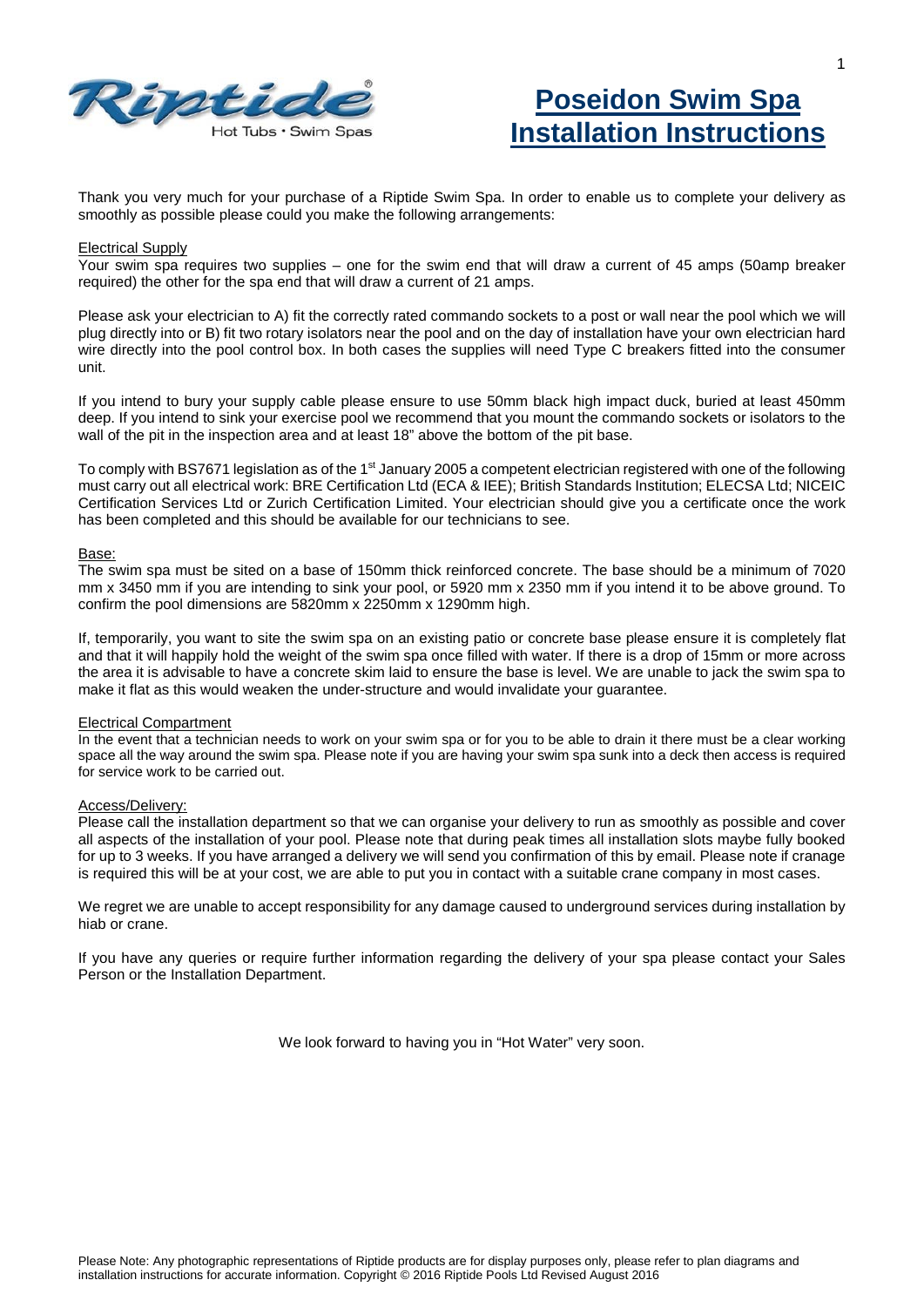

# **Instructions & Advice for Sinking Riptide Poseidon 5.8 Swim Spa Into Gardens and Decks**

If you intend to sink or semi sink your swim spa please read the following carefully.

When digging your pit please allow a 600mm gap on all four sides of your swim spa. This gap will also allow for airflow and tolerance of natural movement from water volume when filled plus we may need from time to time to access the swim spa.sides Please dig the hole and lay a 6" (16cm) reinforced concrete base to include a soak away underneath Ensure the pit has retaining walls of sufficient structural strength (back filling is not recommended).

Please make sure the soak away is sufficient to ensure your hole cannot become full of water because your warranty will not cover flooded electrical components, also please ensure leaves and other objects can be removed easily to ensure your soak away cannot become blocked. It may be advisable to install a submersible pump with a float switch as a secondary defence against your hole flooding on a separate power supply to your pool.



The electrics are not designed to get wet, we recommend you seek qualified help in designing and building your pit to ensure it cannot flood with water.

In Decking: If you are sinking or semi sinking your swim spa and decking around it please remember to design the deck in such a way to provide easy all round access in the case of the need to repair.. Please ensure the electrical compartment has ventilation for correct functioning. If decking up to/around pool, we would recommend decking after installation.

With Cover Lifting Device: If you are going to sink or semi sink your swim spa and are fitting a cover mate lid lifting device please only semi sink the swim spa to a height of 16" above ground or deck level to allow the lifting arms to operate.

Please refer to the Electrical Supply and Base Instructions on page 1 with regards to necessary location of electrical sockets.

If you have any questions or queries regarding sinking your exercise pool please contact your sales person or the install department.

.